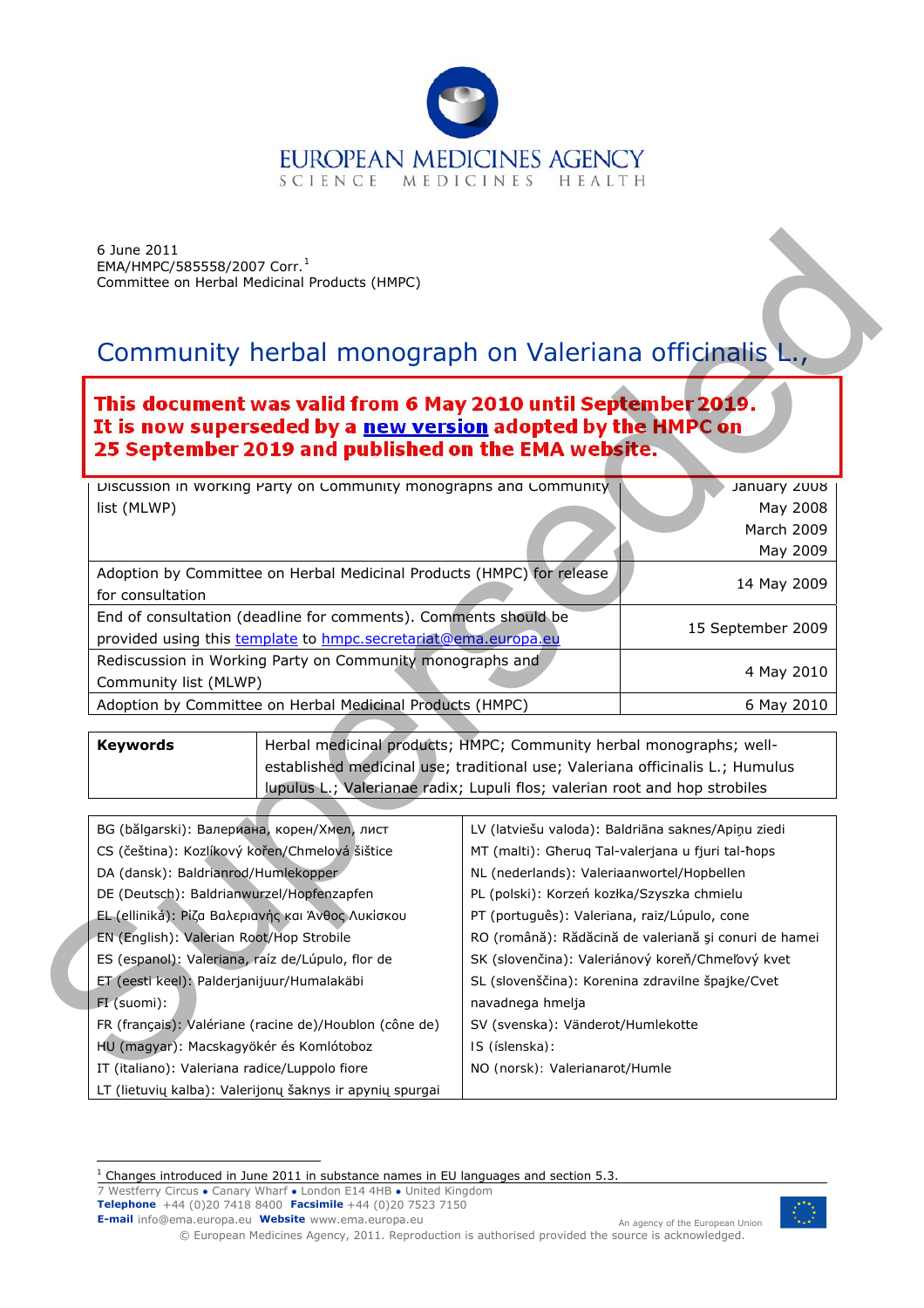### **Community herbal monograph on** *Valeriana officinalis* **L., radix and** *Humulus lupulus* **L., flos**

## **1. Name of the medicinal product**

## **2. Qualitative and quantitative composition**<sup>2,3</sup>

| Well-established use                                                                                                                                                                                                                                                                                            | Traditional use                                                                                                                                                                                                                                                                                                                                                                                                                                                                                                                                               |
|-----------------------------------------------------------------------------------------------------------------------------------------------------------------------------------------------------------------------------------------------------------------------------------------------------------------|---------------------------------------------------------------------------------------------------------------------------------------------------------------------------------------------------------------------------------------------------------------------------------------------------------------------------------------------------------------------------------------------------------------------------------------------------------------------------------------------------------------------------------------------------------------|
| With regard to the marketing authorisation<br>application of Article 10a of Directive 2001/83/EC<br>as amended                                                                                                                                                                                                  | With regard to the registration application of<br>Article 16d(1) of Directive 2001/83/EC as<br>amended                                                                                                                                                                                                                                                                                                                                                                                                                                                        |
| Fixed combinations of Valeriana officinalis L.,<br>radix (valerian root) and Humulus lupulus L., flos<br>(hop strobiles)                                                                                                                                                                                        | Fixed combinations of Valeriana officinalis L.,<br>radix (valerian root) and Humulus lupulus L., flos<br>(hop strobiles)                                                                                                                                                                                                                                                                                                                                                                                                                                      |
| i) Herbal substances<br>Not applicable                                                                                                                                                                                                                                                                          | i) Herbal substances<br>Not applicable                                                                                                                                                                                                                                                                                                                                                                                                                                                                                                                        |
| ii) Herbal preparations used in fixed combinations<br>of<br>a) Dry extracts of valerian root (DER 4-8:1,<br>methanol 45-51% m/m) and hop strobiles<br>(DER 3-10:1, methanol 40-51% m/m)<br>b) Dry extracts of valerian root (DER 4-7:1,<br>ethanol 70% v/v) and hop strobiles (DER 4-<br>8:1, methanol 40% v/v) | ii) Herbal preparations used in fixed combinations<br>of<br>Liquid extract (DER 1:6.3) from a mixture of<br>valerian root-hop strobiles (1:1), extraction<br>solvent ethanol 40% v/v<br>- Liquid extract from a mixture (1:1) of valerian<br>root tincture (DER 1:10), extraction solvent<br>ethanol 53% m/m and hop strobiles liquid<br>extract (DER 1:2.2), extraction solvent ethanol<br>53% m/m<br>- Dry extracts<br>a) Dry extracts of valerian root (DER 4-6:1),<br>extraction solvent water and hop strobiles (DER<br>3-6:1), extraction solvent water |
|                                                                                                                                                                                                                                                                                                                 | b) Dry extracts of valerian root (DER 5-7:1),<br>extraction solvent methanol 45% m/m and hop<br>strobiles (DER 5-7:1), extraction solvent water                                                                                                                                                                                                                                                                                                                                                                                                               |
|                                                                                                                                                                                                                                                                                                                 | c) Dry extracts of valerian root (DER 4-5:1),<br>extraction solvent ethanol 60% v/v and hop<br>strobiles (DER 5-9:1), extraction solvent water                                                                                                                                                                                                                                                                                                                                                                                                                |

ł 2 The material complies with the Ph. Eur. monograph (ref.: 01/2008:0453 and 01/2005:1222).

<span id="page-1-1"></span><span id="page-1-0"></span><sup>3</sup> The declaration of the active substance(s) for an individual finished product should be in accordance with relevant herbal quality guidance.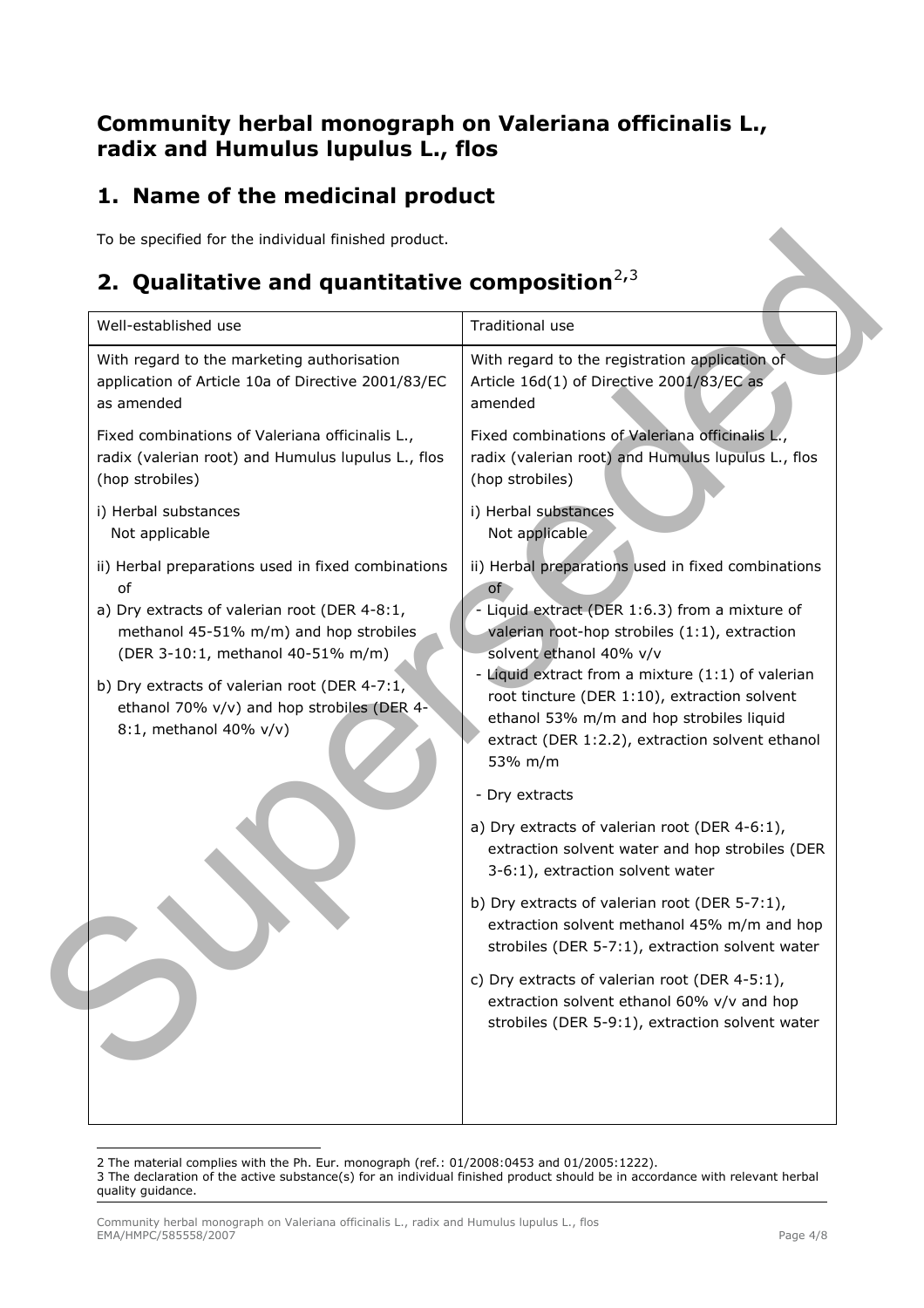|                                                                                                  | d) Dry extracts of valerian root (DER 4-7:1),<br>extraction solvent methanol 45% v/v and hop<br>strobiles (DER 4-8:1), extraction solvent<br>ethanol 40% v/v  |
|--------------------------------------------------------------------------------------------------|---------------------------------------------------------------------------------------------------------------------------------------------------------------|
|                                                                                                  | e) Dry extracts of valerian root (DER 3-7:1),<br>extraction solvent ethanol 70% v/v and hop<br>strobiles (DER 4-8:1), extraction solvent<br>ethanol 40% v/v   |
|                                                                                                  | f) Dry extracts of valerian root (DER 6-7:1),<br>extraction solvent ethanol 70% v/v and hop<br>strobiles (DER 11-14:1), extraction solvent<br>ethanol 96% v/v |
|                                                                                                  | g) Dry extracts of valerian root (DER 5-8:1),<br>extraction solvent ethanol 85% v/v and hop<br>strobiles (DER 9-11:1), extraction solvent<br>ethanol 90% v/v  |
| 3. Pharmaceutical form                                                                           |                                                                                                                                                               |
| Well-established use                                                                             | <b>Traditional use</b>                                                                                                                                        |
| Herbal preparation in solid dosage forms for oral<br>use.                                        | Herbal preparation in solid or liquid dosage forms<br>for oral use.                                                                                           |
| The pharmaceutical form should be described by<br>the European Pharmacopoeia full standard term. | The pharmaceutical form should be described by<br>the European Pharmacopoeia full standard term.                                                              |
| 4. Clinical particulars<br>4.1. Therapeutic indications                                          |                                                                                                                                                               |
| Well-established use                                                                             | <b>Traditional use</b>                                                                                                                                        |
| Indication 1)                                                                                    | Indication 1)                                                                                                                                                 |
| Herbal medicinal product for the relief of sleep<br>disorders.                                   | Traditional herbal medicinal product for relief of<br>mild symptoms of mental stress.                                                                         |
|                                                                                                  | Indication 2)                                                                                                                                                 |
|                                                                                                  | Traditional herbal medicinal product used to aid<br>sleep.                                                                                                    |
|                                                                                                  | The product is a traditional herbal medicinal<br>product for use in specified indications exclusively                                                         |

## **3. Pharmaceutical form**

| Well-established use                              | <b>Traditional use</b>                             |
|---------------------------------------------------|----------------------------------------------------|
| Herbal preparation in solid dosage forms for oral | Herbal preparation in solid or liquid dosage forms |
| use.                                              | for oral use.                                      |
| The pharmaceutical form should be described by    | The pharmaceutical form should be described by     |
| the European Pharmacopoeia full standard term.    | the European Pharmacopoeia full standard term.     |

## **4. Clinical particulars**

### *4.1. Therapeutic indications*

| Well-established use                                           | <b>Traditional use</b>                                                                                                               |
|----------------------------------------------------------------|--------------------------------------------------------------------------------------------------------------------------------------|
| Indication 1)                                                  | Indication 1)                                                                                                                        |
| Herbal medicinal product for the relief of sleep<br>disorders. | Traditional herbal medicinal product for relief of<br>mild symptoms of mental stress.                                                |
|                                                                | Indication 2)                                                                                                                        |
|                                                                | Traditional herbal medicinal product used to aid<br>sleep.                                                                           |
|                                                                | The product is a traditional herbal medicinal<br>product for use in specified indications exclusively<br>based on long-standing use. |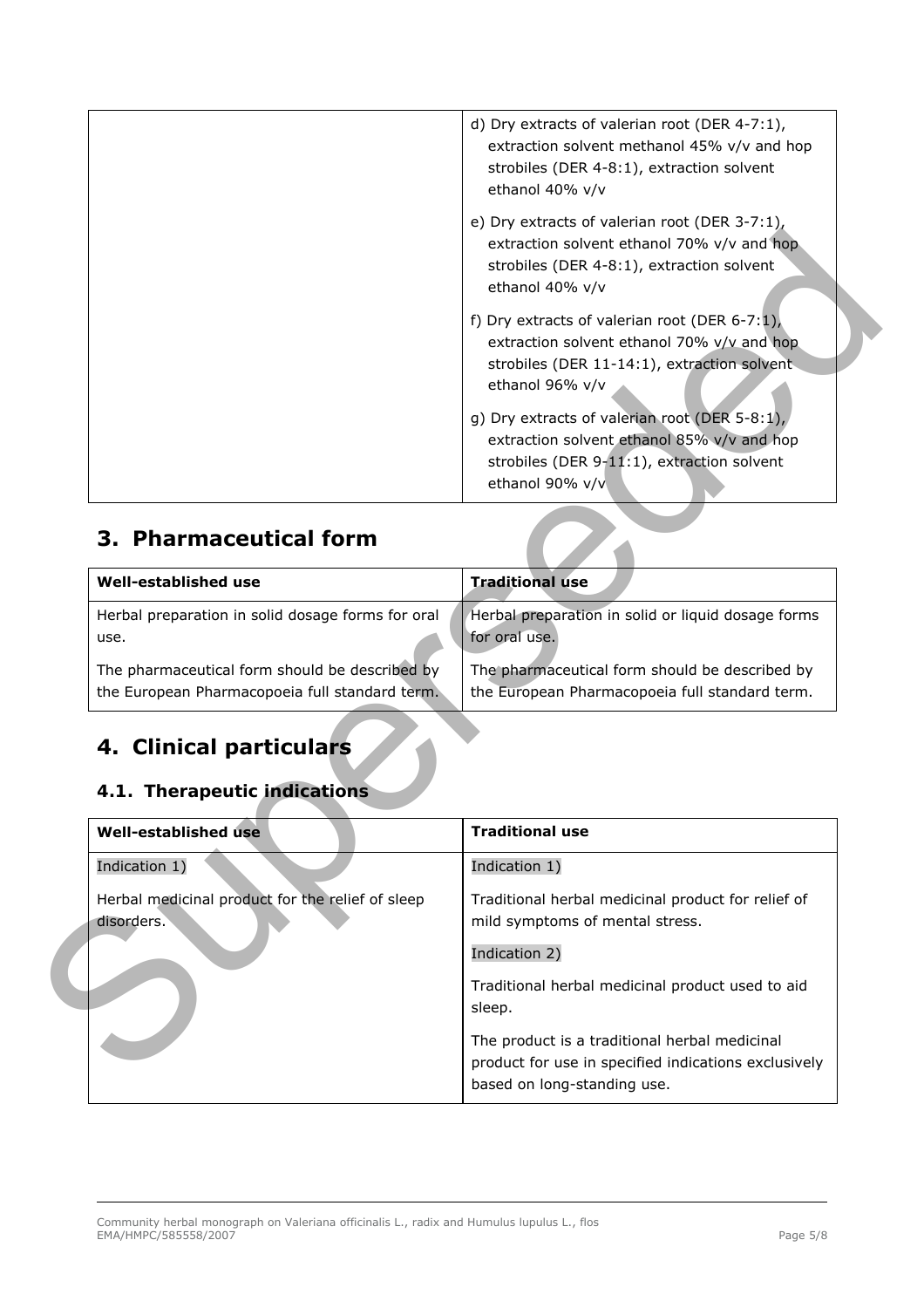#### *4.2. Posology and method of administration*

| <b>Well-established use</b>                                                                                                                                                                                                                                                                 | <b>Traditional use</b>                                                                                                                                                                                                                   |
|---------------------------------------------------------------------------------------------------------------------------------------------------------------------------------------------------------------------------------------------------------------------------------------------|------------------------------------------------------------------------------------------------------------------------------------------------------------------------------------------------------------------------------------------|
| <b>Posology</b>                                                                                                                                                                                                                                                                             | <b>Posology</b>                                                                                                                                                                                                                          |
| Adolescents over 12 years of age, adults, elderly                                                                                                                                                                                                                                           | Adolescents over 12 years of age, adults, elderly                                                                                                                                                                                        |
| Single dose                                                                                                                                                                                                                                                                                 | Liquid extracts:                                                                                                                                                                                                                         |
| Herbal preparation a): Fixed combinations of 187<br>mg/28 mg - 500 mg/65 mg dry extracts of<br>valerian root and hop strobiles, respectively                                                                                                                                                | - Liquid extract (DER 1:6.3): single dose 20 ml<br>- Liquid extract (DER 1:1): 40 or 75 drops in a<br>half glass of water                                                                                                                |
| 1-2 doses half to one hour before bedtime, not<br>exceeding 500 mg of valerian extract.                                                                                                                                                                                                     | Dry extracts:<br>a) Fixed combinations of 80 mg/20 mg or 160                                                                                                                                                                             |
| Herbal preparation b): Fixed combination of 200<br>mg/45-mg - 350 mg/70 mg of dry extracts of<br>valerian root and hop strobiles, respectively<br>1-2 doses half to one hour before bedtime, not<br>exceeding 500 mg of valerian extract.                                                   | mg/40 mg dry extracts of valerian root and hop<br>strobiles, respectively<br>Daily dosage: $3 \times 3$ doses or $3 \times 2$ doses for<br>indication 1 and 3 $\times$ 1 or 2 $\times$ 1 doses 1 hour<br>before bedtime for indication 2 |
| The use in children below the age of 12 years is<br>not recommended (see 4.4. 'Special warning and<br>precautions for use').                                                                                                                                                                | b) Fixed combination of 187 mg/45 mg dry<br>extracts of valerian root and hop strobiles,<br>respectively<br>Daily dosage: up to $3 \times 1$ doses for indication 1                                                                      |
| <b>Duration of use</b>                                                                                                                                                                                                                                                                      | and 1 dose 1 hour before bedtime for indication                                                                                                                                                                                          |
| Because of its gradual onset of efficacy fixed<br>combinations of valerian root and hops are not<br>suitable for acute interventional treatment of mild<br>nervous tension or sleep disorders. To achieve an<br>optimal treatment effect, the continued use over 4<br>weeks is recommended. | c) Fixed combinations of 100 mg/30 mg of dry<br>extracts of valerian root and hop strobiles,<br>respectively<br>Daily dosage: 2-3 doses for indication 1 and 2<br>doses 1 hour before bedtime for indication 2                           |
| If symptoms persist or worsen after 4 weeks of<br>continued use, a doctor should be consulted.<br><b>Method of administration</b><br>Oral use.                                                                                                                                              | d) Fixed combinations of 125 mg/25 mg of dry<br>extracts of valerian root and hop strobiles,<br>respectively<br>Daily dosage: up to 3 x 2 doses for indication 1<br>and 2 doses 1 hour before bedtime for<br>indication 2                |
|                                                                                                                                                                                                                                                                                             | e1) Fixed combinations of 100 mg/24 mg $-$ 32 mg<br>dry extracts of valerian root and hop strobiles,<br>respectively<br>Daily dosage: 3 x 2 doses for indication 1 and 2<br>doses 1 hour before bedtime for indication 2                 |
|                                                                                                                                                                                                                                                                                             | e2) Fixed combinations of 68 mg/16 mg of dry<br>extracts of valerian root and hop strobiles,<br>respectively<br>Daily dosage: 3 x 3 doses for indication 1 and 3<br>doses 1 hour before bedtime for indication 2                         |
|                                                                                                                                                                                                                                                                                             | f) Fixed combinations of 225 mg/30 mg dry                                                                                                                                                                                                |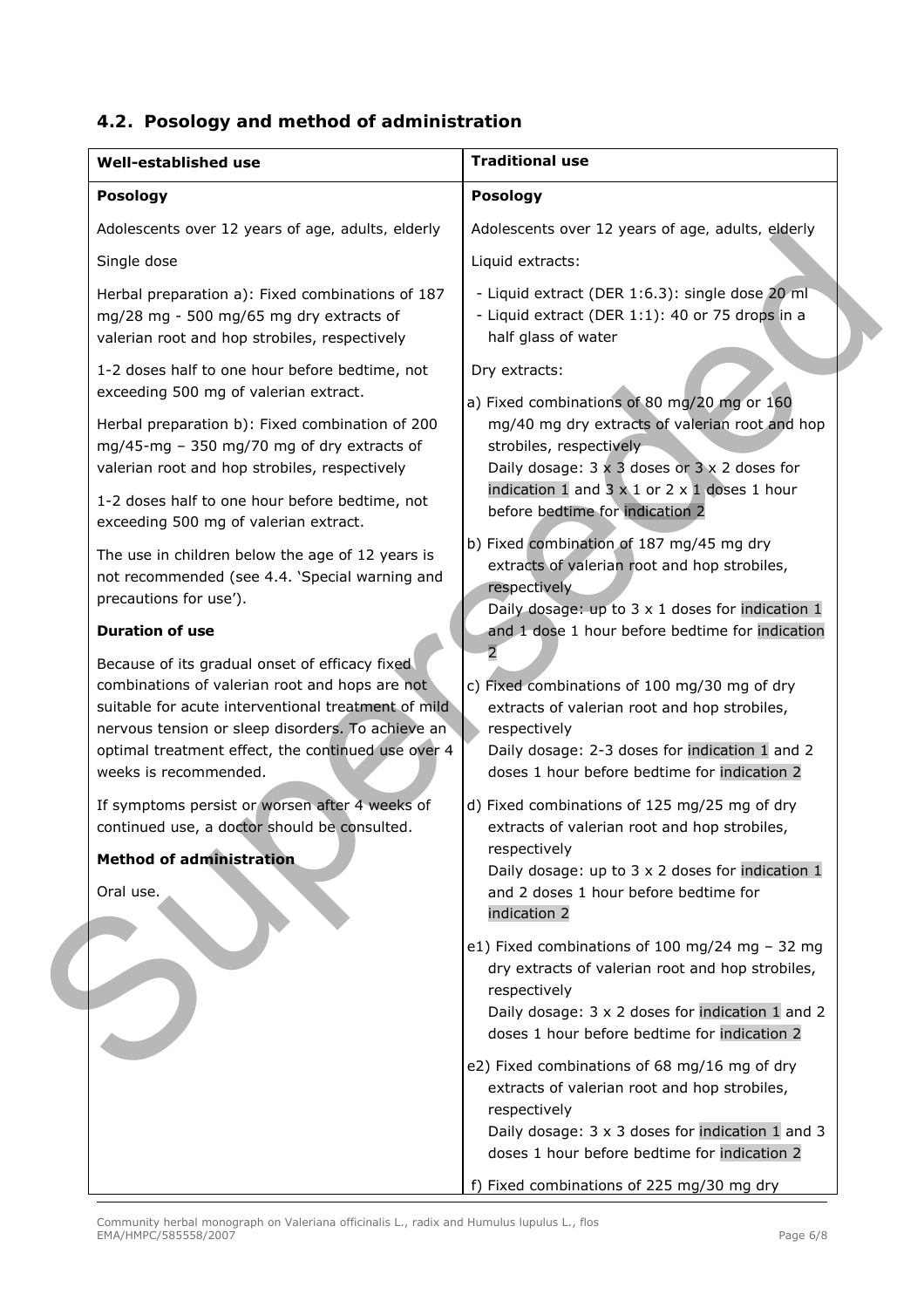| recommended in children below the age of 12<br>years, due to lack of adequate data. | years, due to lack of adequate data.                                                                                         |
|-------------------------------------------------------------------------------------|------------------------------------------------------------------------------------------------------------------------------|
| The use of these fixed combinations is not                                          | The use of these fixed combinations is not<br>recommended in children below the age of 12                                    |
| Well-established use                                                                | <b>Traditional use</b>                                                                                                       |
| 4.4. Special warnings and precautions for use                                       |                                                                                                                              |
| Hypersensitivity to the active substances.                                          | Hypersensitivity to the active substances.                                                                                   |
| <b>Well-established use</b>                                                         | <b>Traditional use</b>                                                                                                       |
| 4.3. Contraindications                                                              |                                                                                                                              |
|                                                                                     | Oral use.                                                                                                                    |
|                                                                                     | consulted.<br><b>Method of administration</b>                                                                                |
|                                                                                     | continued use of the medicinal product, a doctor<br>or a qualified health care practitioner should be                        |
|                                                                                     | If the symptoms persist longer than 4 weeks of                                                                               |
|                                                                                     | <b>Duration of use</b>                                                                                                       |
|                                                                                     | The use in children below the age of 12 years is<br>not recommended (see 4.4. 'Special warning and<br>precautions for use'). |
|                                                                                     | respectively<br>Daily dosage: 3 x 2 doses for indication 1 and 2<br>doses 1 hour before bedtime for indication 2             |
|                                                                                     | g) Fixed combinations of 77 mg/18.8 mg of dry<br>extracts of valerian root and hop strobiles,                                |
|                                                                                     | respectively<br>Daily dosage: 3x1 doses for indication 1 and 1-<br>2 doses 1 hour before bedtime for indication 2            |

#### *4.3. Contraindications*

| Well-established use                       | <b>Traditional use</b>                     |
|--------------------------------------------|--------------------------------------------|
| Hypersensitivity to the active substances. | Hypersensitivity to the active substances. |

#### *4.4. Special warnings and precautions for use*

| Well-established use                                                                                                              | <b>Traditional use</b>                                                                                                                                                                                                                                                                                                                                   |
|-----------------------------------------------------------------------------------------------------------------------------------|----------------------------------------------------------------------------------------------------------------------------------------------------------------------------------------------------------------------------------------------------------------------------------------------------------------------------------------------------------|
| The use of these fixed combinations is not<br>recommended in children below the age of 12<br>years, due to lack of adequate data. | The use of these fixed combinations is not<br>recommended in children below the age of 12<br>years, due to lack of adequate data.<br>For extracts containing ethanol, the appropriate<br>labelling for ethanol, taken from the "Guideline on<br>excipients in the label and package leaflet of<br>medicinal products for human use" must be<br>included. |

#### *4.5. Interactions with other medicinal products and other forms of interaction*

| Well-established use                              | <b>Traditional use</b>                            |
|---------------------------------------------------|---------------------------------------------------|
| Only limited data on pharmacological interactions | Only limited data on pharmacological interactions |
| with other medicinal products are available.      | with other medicinal products are available.      |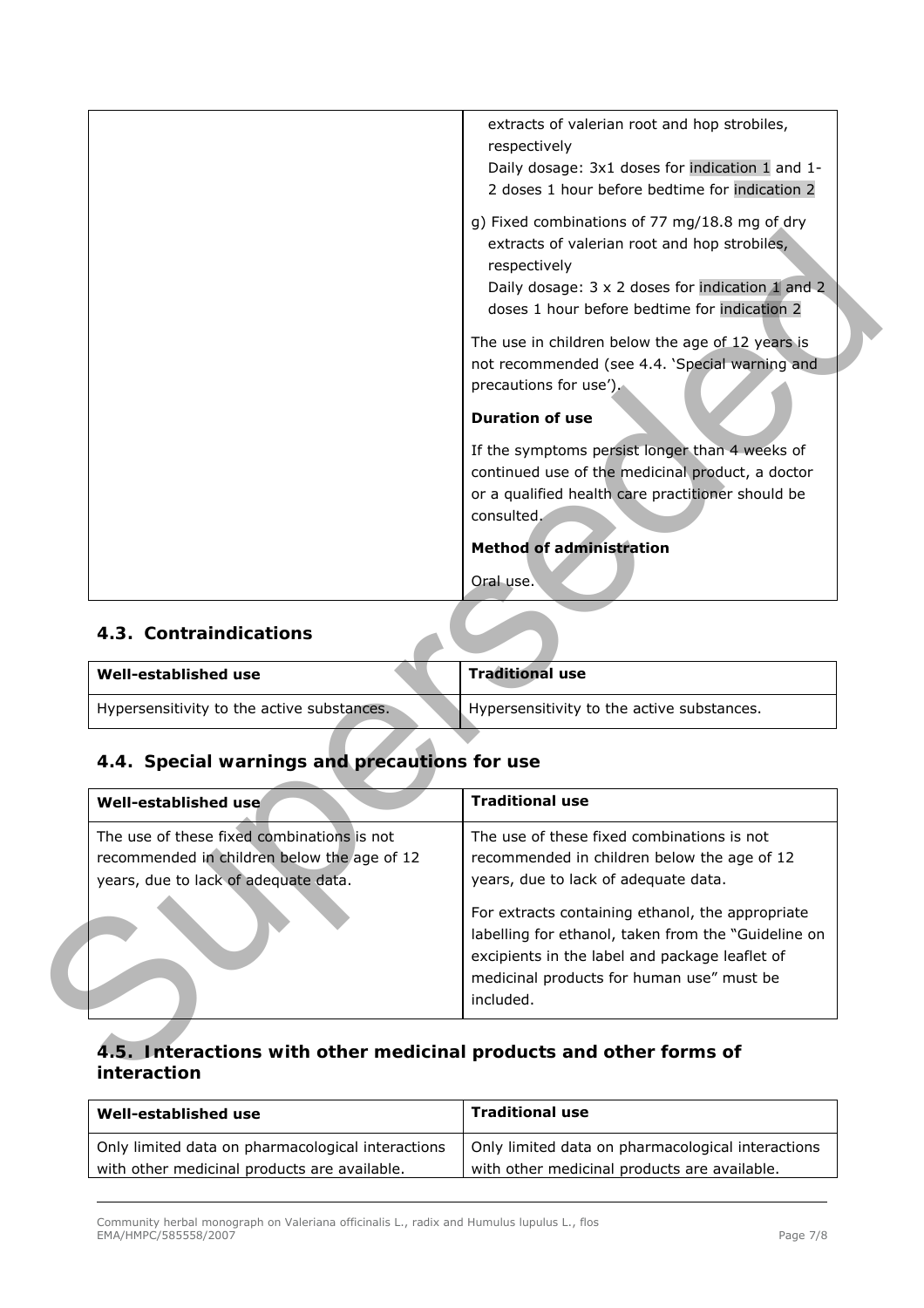| Clinically relevant interaction with drugs     | Clinically relevant interaction with drugs     |
|------------------------------------------------|------------------------------------------------|
| metabolised by the CYP 2D6, CYP 3A4/5, CYP 1A2 | metabolised by the CYP 2D6, CYP 3A4/5, CYP 1A2 |
| or CYP 2E1 pathway has not been observed.      | or CYP 2E1 pathways has not been observed.     |
| Combination with synthetic sedatives requires  | Combination with synthetic sedatives is not    |
| medical diagnosis and supervision.             | recommended.                                   |
|                                                |                                                |

#### *4.6. Pregnancy and lactation*

| Well-established use                            | <b>Traditional use</b>                          |
|-------------------------------------------------|-------------------------------------------------|
| Safety during pregnancy and lactation has not   | Safety during pregnancy and lactation has not   |
| been established.                               | been established.                               |
| As a precautionary measure, because of lack of  | As a precautionary measure, because of lack of  |
| data, use during pregnancy and lactation is not | data, use during pregnancy and lactation is not |
| recommended.                                    | recommended.                                    |

### *4.7. Effects on ability to drive and use machines*

| Well-established use                          | <b>Traditional use</b>                        |
|-----------------------------------------------|-----------------------------------------------|
| May impair ability to drive and use machines. | May impair ability to drive and use machines. |
| Affected patients should not drive or operate | Affected patients should not drive or operate |
| machinery.                                    | machinery.                                    |

#### *4.8. Undesirable effects*

| Safety during pregnancy and lactation has not<br>been established.                                                                           |
|----------------------------------------------------------------------------------------------------------------------------------------------|
| As a precautionary measure, because of lack of<br>data, use during pregnancy and lactation is not<br>recommended.                            |
| 4.7. Effects on ability to drive and use machines                                                                                            |
| <b>Traditional use</b>                                                                                                                       |
| May impair ability to drive and use machines.<br>Affected patients should not drive or operate<br>machinery.                                 |
| <b>Traditional use</b>                                                                                                                       |
| Gastrointestinal symptoms (e.g. nausea,                                                                                                      |
| abdominal cramps) may occur after ingestion of<br>valerian root preparations. The frequency is not                                           |
| If other adverse reactions not mentioned above<br>occur, a doctor or a qualified health care<br>practitioner should be consulted.            |
|                                                                                                                                              |
| <b>Traditional use</b>                                                                                                                       |
| Valerian root at a dose of approximately 20 g<br>caused benign symptoms (fatigue, abdominal<br>cramp, chest tightness, lightheadedness, hand |
| tremor and mydriasis), which disappeared within                                                                                              |

#### *4.9. Overdose*

| Well-established use                             | <b>Traditional use</b>                           |
|--------------------------------------------------|--------------------------------------------------|
| Valerian root at a dose of approximately 20 g    | Valerian root at a dose of approximately 20 g    |
| caused benign symptoms (fatigue, abdominal       | caused benign symptoms (fatigue, abdominal       |
| cramp, chest tightness, lightheadedness, hand    | cramp, chest tightness, lightheadedness, hand    |
| tremor and mydriasis), which disappeared within  | tremor and mydriasis), which disappeared within  |
| 24 hours. If symptoms arise, treatment should be | 24 hours. If symptoms arise, treatment should be |
| supportive.                                      | supportive.                                      |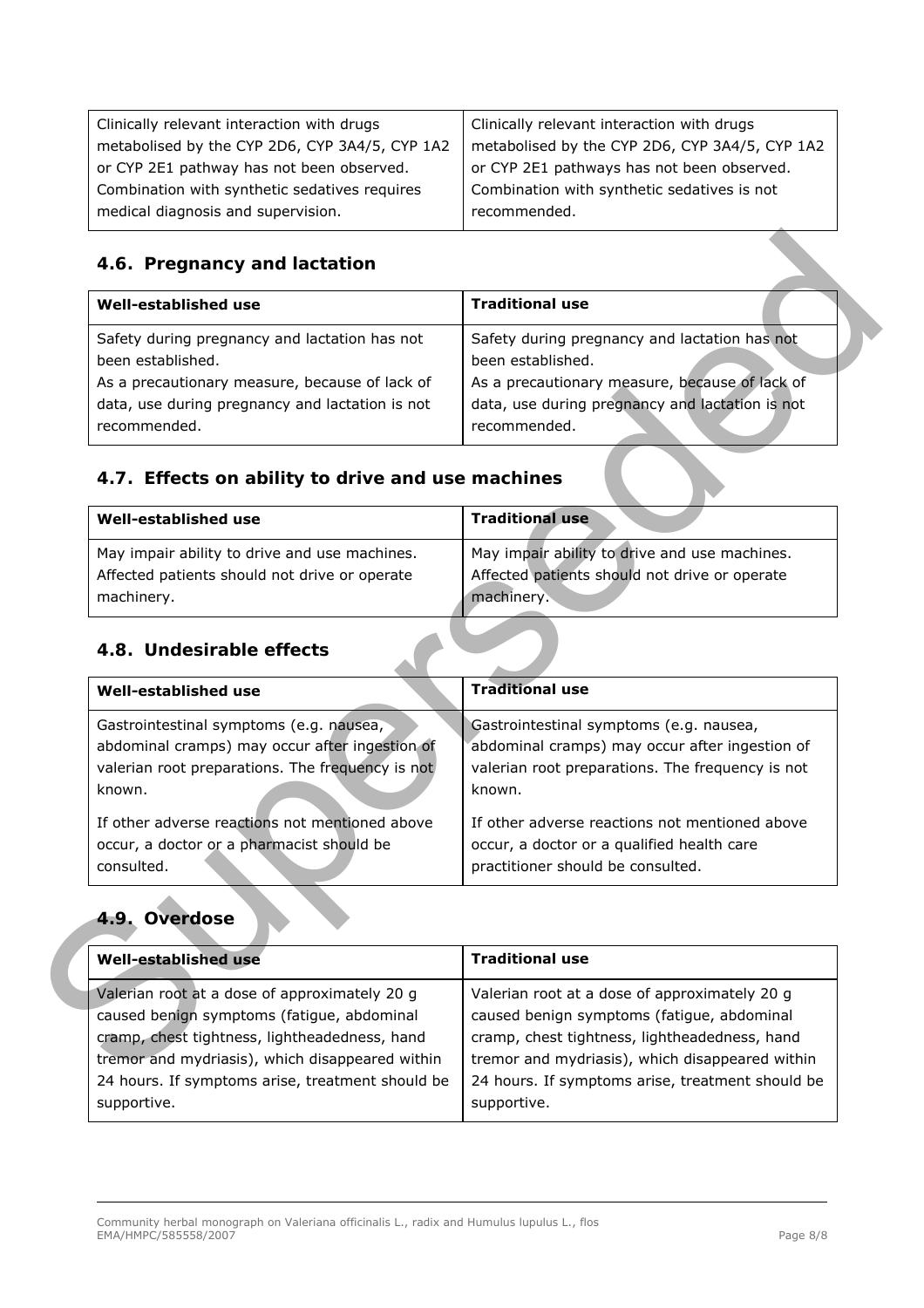## **5. Pharmacological properties**

#### *5.1. Pharmacodynamic properties*

| Pharmacotherapeutic group: Hypnotics and<br>sedatives.                                                                                                                                                                                                                                                                                                                                                                                                                                                                                                                                                                                                                                                                                                                                                                                                                                                                                                                                                                                                                                                                                                                                                                                                                                                                                                                                                                                                                                                                                                                                                                                                                              | Not required as per Article 16c (1)(a)(iii) of<br>Directive 2001/83/EC as amended. |
|-------------------------------------------------------------------------------------------------------------------------------------------------------------------------------------------------------------------------------------------------------------------------------------------------------------------------------------------------------------------------------------------------------------------------------------------------------------------------------------------------------------------------------------------------------------------------------------------------------------------------------------------------------------------------------------------------------------------------------------------------------------------------------------------------------------------------------------------------------------------------------------------------------------------------------------------------------------------------------------------------------------------------------------------------------------------------------------------------------------------------------------------------------------------------------------------------------------------------------------------------------------------------------------------------------------------------------------------------------------------------------------------------------------------------------------------------------------------------------------------------------------------------------------------------------------------------------------------------------------------------------------------------------------------------------------|------------------------------------------------------------------------------------|
| ATC Code: N05CM09.                                                                                                                                                                                                                                                                                                                                                                                                                                                                                                                                                                                                                                                                                                                                                                                                                                                                                                                                                                                                                                                                                                                                                                                                                                                                                                                                                                                                                                                                                                                                                                                                                                                                  |                                                                                    |
| The sedative effects of preparations of valerian<br>root and hop strobiles have been long recognised<br>empirically and have been confirmed for valerian<br>root preparations in preclinical tests and<br>controlled clinical studies. So far no clinical<br>studies have been conducted with hop extracts<br>alone as active drug for insomnia, but at least<br>four randomized, placebo- or reference-controlled<br>prospective clinical studies have been carried out<br>with fixed combinations of dry extracts prepared<br>from valerian root and hop strobiles with<br>methanol 45% (m/m).<br>Orally administered fixed combinations of these<br>extracts in the recommended dosage have been<br>shown to improve sleep latency and sleep quality.<br>These effects cannot be attributed with certainty<br>to any known constituents. Several mechanisms<br>of action possibly contributing to the clinical effect<br>have been identified for diverse constituents of<br>valerian root (sesquiterpenoids, lignans,<br>flavonoids) and include interactions with the<br>GABA-system, agonism at the A-1 adenosine<br>receptor and binding to the 5-HT1A receptor. Also<br>several mechanisms of action have been identified<br>for diverse constituents of hop strobiles (bitter<br>acids, flavonoids) and include interactions with<br>the GABA-system, agonism at the melatonin<br>receptors (ML1 and ML2) and binding to serotonin<br>receptor subtypes (5-HT <sub>4e</sub> , 5-HT <sub>6</sub> and 5-HT <sub>7</sub> ).<br>Whether hop strobile extract acts either as a mild<br>sedative independently or as a synergist for<br>valerian root extract, is not yet known. |                                                                                    |

## *5.2. Pharmacokinetic properties*

| Well-established use | <b>Traditional use</b>                                                               |
|----------------------|--------------------------------------------------------------------------------------|
| No data available.   | Not required as per Article 16c $(1)(a)(iii)$ of<br>Directive 2001/83/EC as amended. |